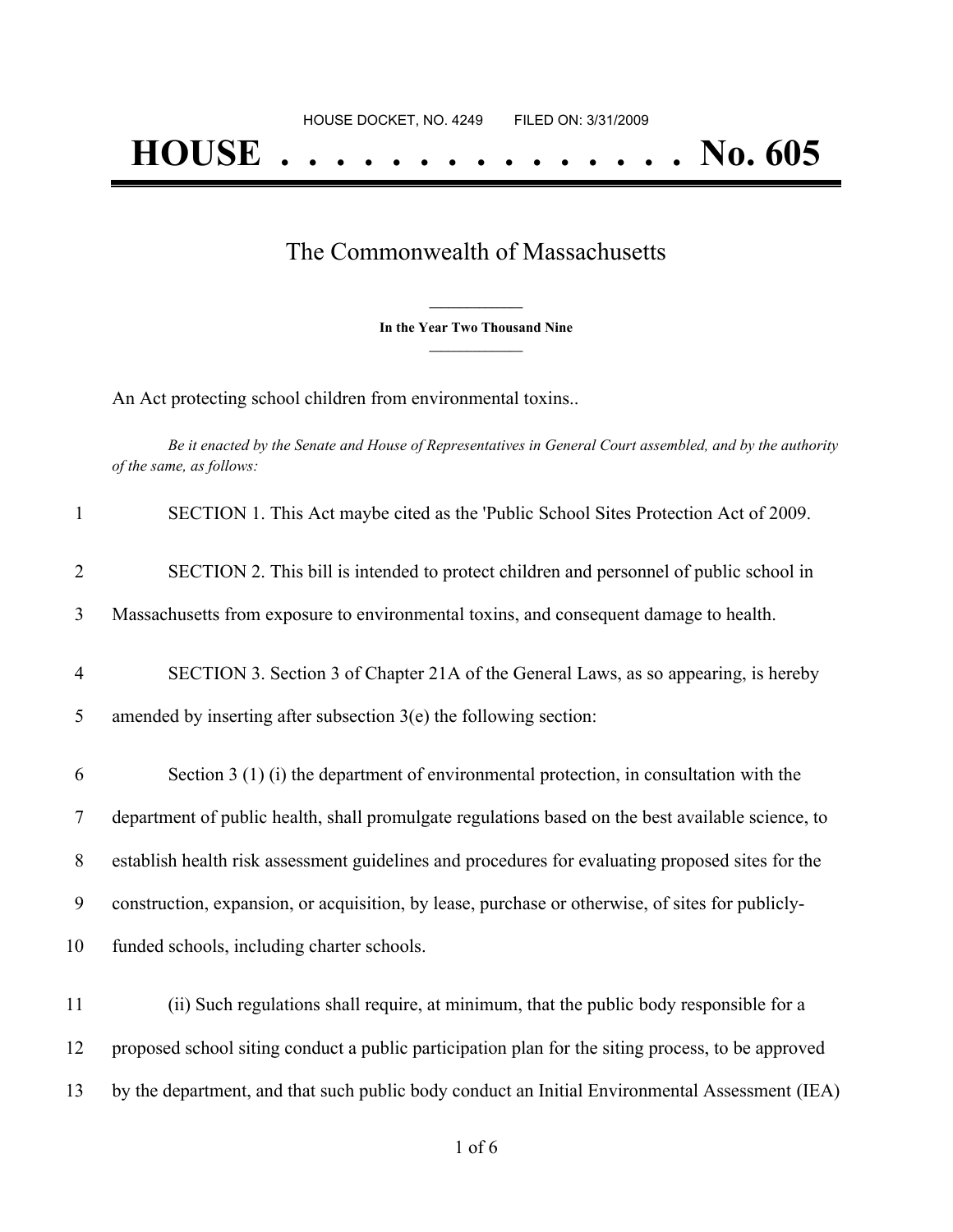| 14 | for any site it proposes. The public body shall be required to hire a licensed environmental      |
|----|---------------------------------------------------------------------------------------------------|
| 15 | professional, with credentials to be determined by the department of environmental protection, to |
| 16 | conduct an Initial Environmental Assessment (IEA), the scope and content of which shall be set    |
| 17 | forth in the regulations of the department, and which shall include information on current and    |
| 18 | past site uses, contamination, and potential sources of pollution, to determine whether the site  |
| 19 | was likely contaminated by hazardous substances.                                                  |
| 20 | Such regulations shall require that the IEA identify any of the following sources of              |
| 21 | contamination within two miles of a proposed school site:                                         |
| 22 | Any known or suspected hazardous, industrial, or municipal waste disposal site;                   |
| 23 | Any private, commercial, industrial, military, or government facility where toxic                 |
| 24 | chemicals were used, stored or disposed of;                                                       |
| 25 | Refineries, mines, scrap yards, factories, dry cleaning facilities or sites where there have      |
| 26 | been                                                                                              |
| 27 | chemical spills or other significant contamination;                                               |
| 28 | US EP A or state designated Brownfield site (even if remediated);                                 |
| 29 | Facilities found on EPA's Toxic Release Inventory (TRI);                                          |
| 30 | Agricultural land where pesticides and herbicides have been applied;                              |
| 31 | Dust generators such as fertilizer or cement plants, or saw mills;                                |
| 32 | Leaked gasoline or other products from underground storage tanks;                                 |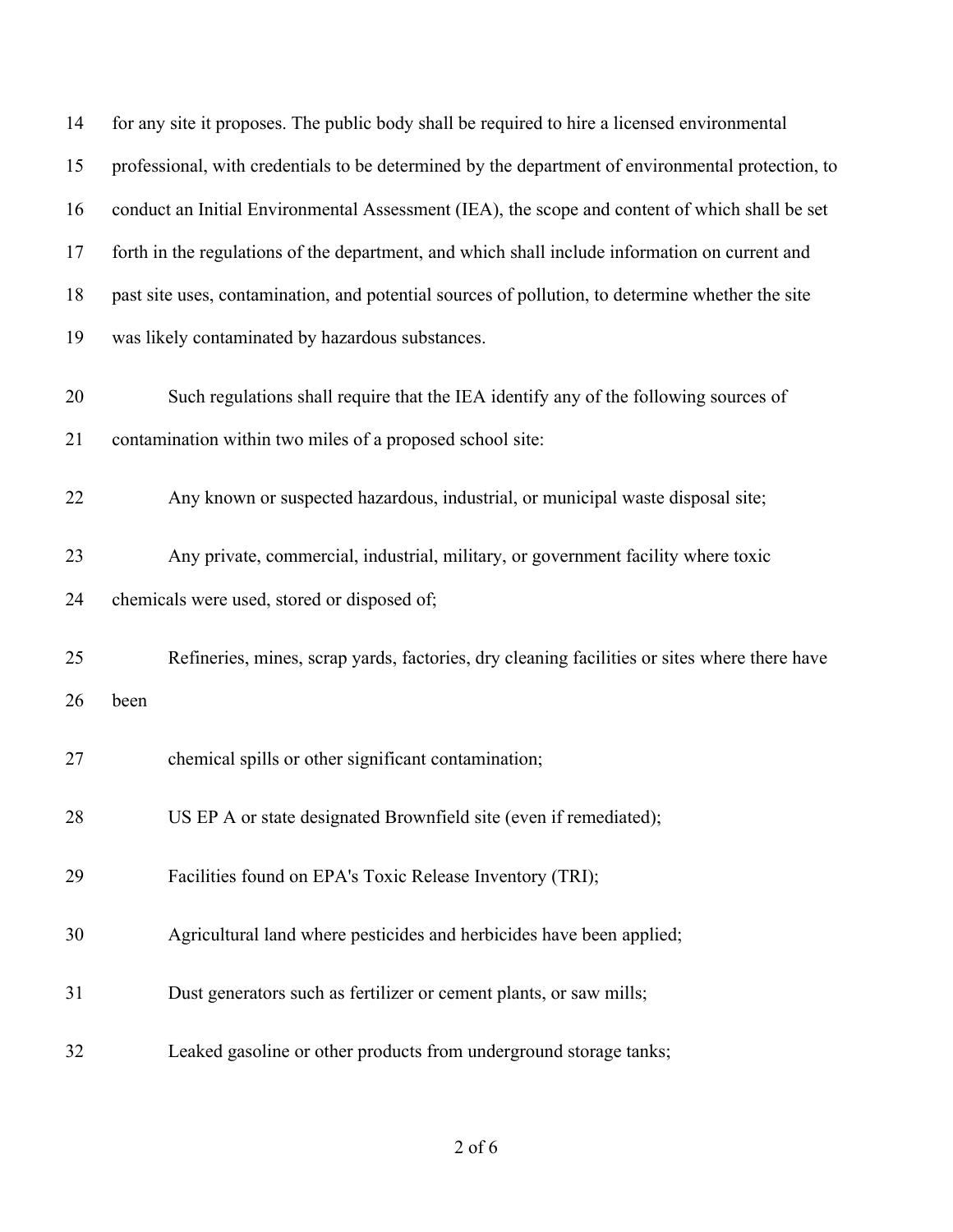| 33 | Concentrated electrical magnetic fields from high intensity power lines and cellular |
|----|--------------------------------------------------------------------------------------|
|    | 34 communication towers;                                                             |

 Freeways, highways, or other roadways that, on an average day, has traffic in excess of 50,000 vehicles;

- Railroad yards and beds; and
- Wastewater treatment plants.

 If a proposed site was previously used for hazardous or garbage waste disposal, or for disposal of construction and demolition materials, or if it is within 1,000 feet of any property used for these purposes, then the site shall be excluded from consideration for use as a school.

 The department of environmental protection shall provide that it review the final draft of the Initial Environmental Assessment. DEP may give preliminary approval to the assessment, disapprove the assessment, request more information, or exclude the site from school use. When the final draft of the lEA is complete and has received preliminary approval by the DEP, the Public Body shall publish and otherwise disclose to the public such information as DEP shall by 47 regulation require; proceed with its approved public participation plan, and vote on whether to continue its consideration of a site.

 If a proposed site is within 1,000 feet of any potential source of contamination including those listed as items A-L above, the department shall by regulation require that a Preliminary Endangerment Assessment (PEA), be conducted. A PEA shall also be required if any data or information collected in the Initial Environmental Assessment reveals that the site, or any portion of the site, is subject to serious hazardous chemical exposures from any source.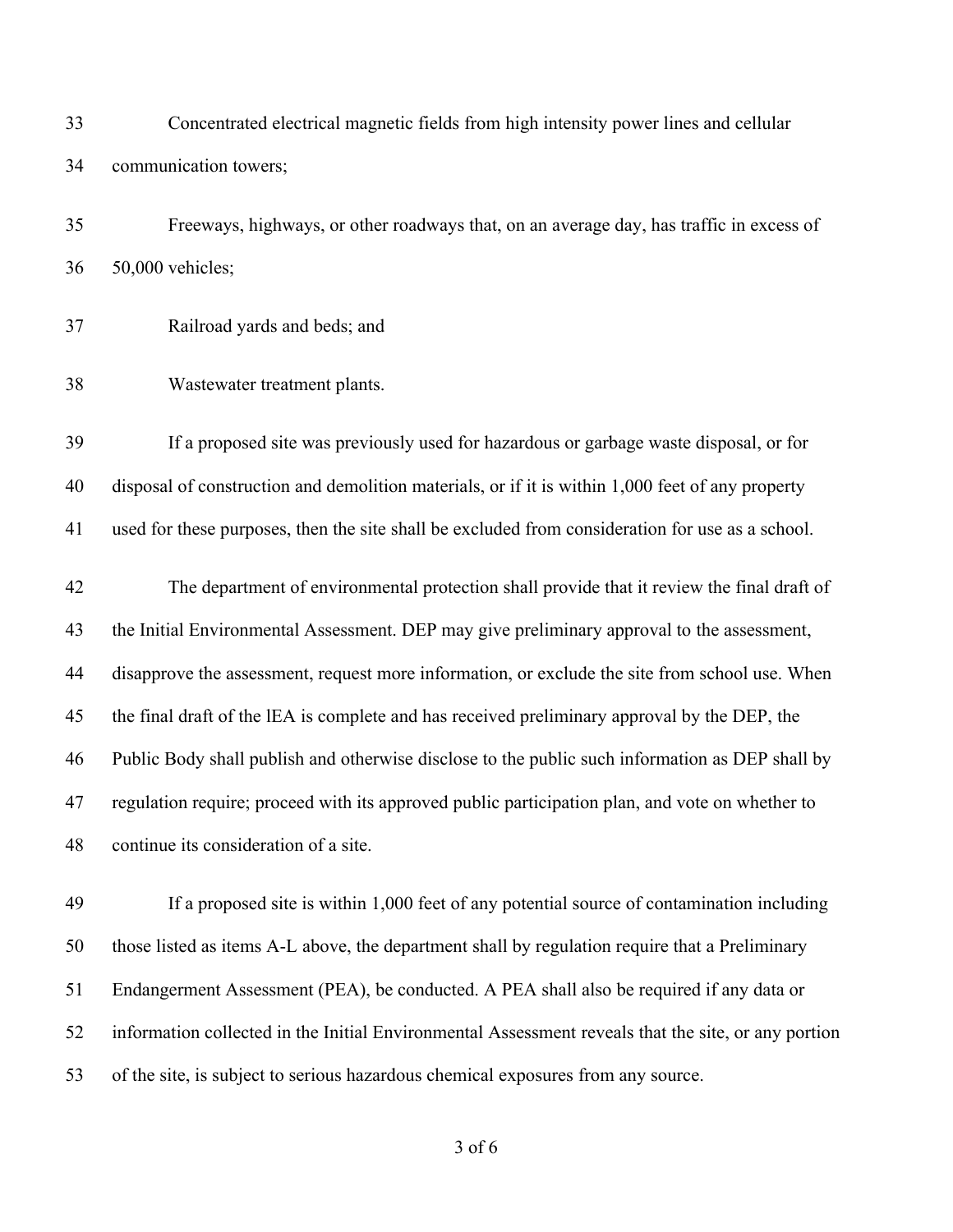If a PEA is not otherwise required as stated above, then the licensed environmental professional shall determine whether a PEA is warranted for a proposed site, and shall state in writing the facts that provide the basis for this determination. DEP shall by regulation provide for the scope and content of the PEA, including risk assessment methodologies, descriptions of all pathways of exposure to any toxic substances on or near the site, and description of the health consequences of exposure to such substance. If existing contamination is discovered as at the site, the levels found should be compared to the Brownfield Cleanup Program soil cleanup standards for unrestricted use developed by the New York State Department of Environmental Conservation, or such other, similar standards as the department of environmental protection may by regulation designate. If contaminant levels exceed any of these values, a PEA shall be conducted. If any portion of a proposed site is contaminated, then the entire site must undergo a PEA. The department of environmental protection will review all comments received on the Preliminary Endangerment Assessment, and will then accept or reject the conclusion of the assessment, and recommend whether the site can be used without further remediation or study, whether the site is categorically excluded for use as a school, or whether further study is required. DEP shall explain its reasons for accepting or rejecting the assessment. Once DEP has approved the Preliminary Endangerment Assessment, the public body shall review the assessment and public comments received. The Public Body shall then, subject to its approved public participation plan, consider the PEA and comments on it. It shall then vote whether to abandon the site, proceed with a remediation plan, or to consider an alternative site.

of 6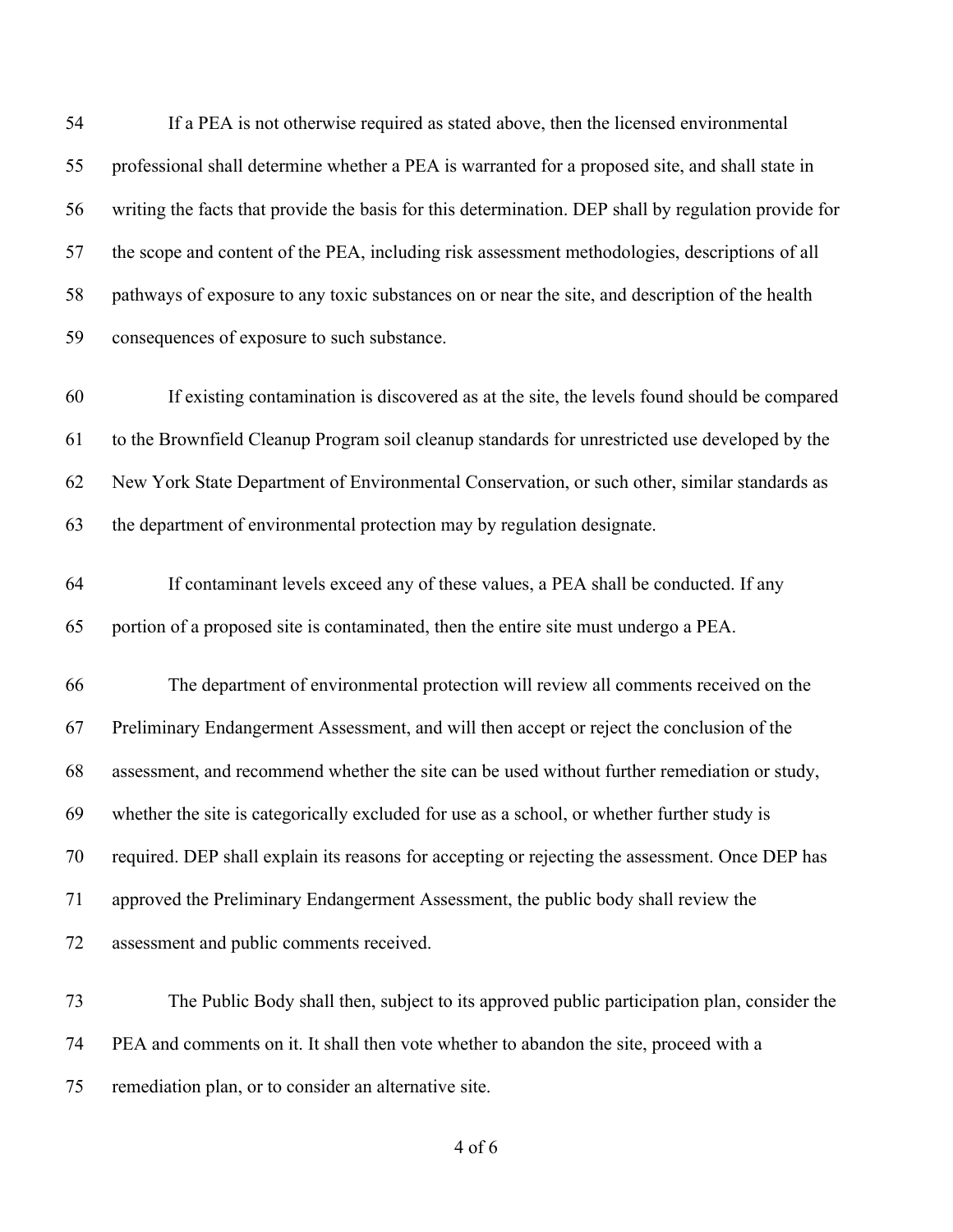| 76       | DEP shall, by regulation, adopt criteria and methodologies for the cleanup of                                                     |
|----------|-----------------------------------------------------------------------------------------------------------------------------------|
| 77       | contaminated sites and mitigation of health hazards on sites deemed otherwise suitable for use as                                 |
| 78       | schools.                                                                                                                          |
| 79       | SECTION 4. Mass DEP shall publish testing reports on its website all Initial                                                      |
| 80       | Environmental Assessments and Preliminary Endangerment Assessments submitted to it, and                                           |
| 81       | otherwise make them available to the public.                                                                                      |
| 82<br>83 | SECTION 5. Section 3 Chapter 70B of the General Laws, so as appearing, is hereby<br>amended by inserting the following paragraph: |
| 84       | The Massachusetts School Building Authority shall provide all applicants with the DEP's                                           |
| 85       | applicable regulations. MSBA shall neither approve nor provide financial support to a project                                     |
| 86       | until it has completed the site evaluation process provided by law, and received all required                                     |
| 87       | approvals.                                                                                                                        |
| 88       | SECTION 6. The Massachusetts Development Finance Agency shall inform all                                                          |
| 89       | applicants for grants or loans with the department of environmental protection's applicable                                       |
| 90       | regulations. The Massachusetts Development Finance Agency shall provide no financial support,                                     |
| 91       | whether grant, loan, loan guarantee, or any other financing or financial aid, to any school project                               |
| 92       | until the applicant has completed the site evaluation process provided by law, and received all                                   |
| 93       | required approvals.                                                                                                               |
| 94       | SECTION 7. The department of environmental protection, or any group of ten aggrieved                                              |
| 95       | citizens, may apply to the superior court for relief for any alleged violation of this act, and the                               |
| 96       | regulations adopted pursuant to it.                                                                                               |
|          |                                                                                                                                   |

of 6